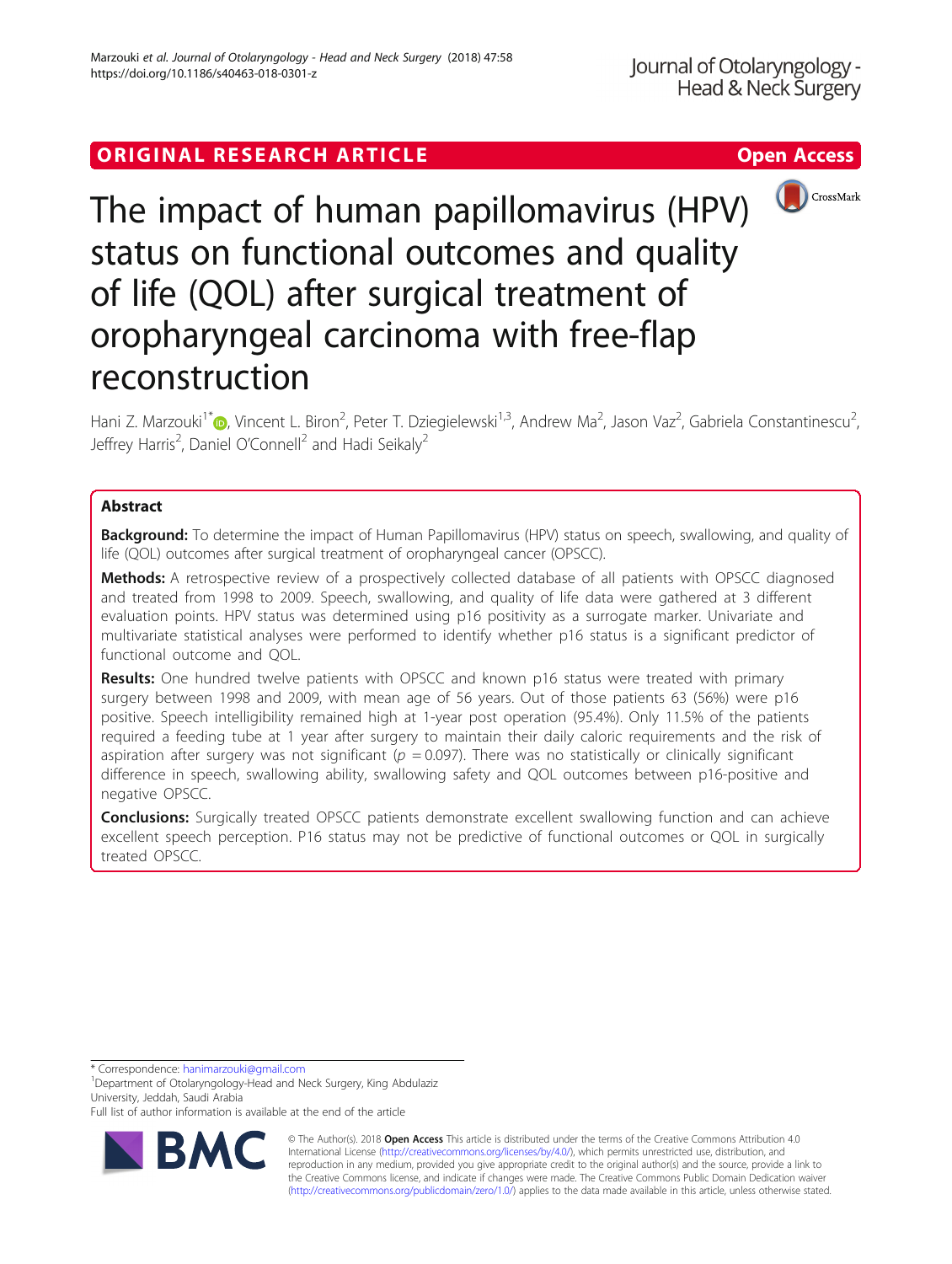# <span id="page-1-0"></span>Background

Traditionally, tobacco and alcohol use have subscribed to be the primary risk factors for oropharyngeal squamous cell carcinoma (OPSCC). However, the past decade has seen a rapid increase in the incidence of human papillomavirus (HPV) related oropharyngeal cancers in developing countries [[1](#page-7-0)–[4\]](#page-7-0). Molecular and epidemiologic studies suggest that HPV-positive oropharyngeal cancers comprise a distinct disease entity that has a higher survival and better response to treatment  $[5-8]$  $[5-8]$  $[5-8]$  $[5-8]$ . Although survival is the fundamental goal in treating oropharyngeal cancer patients, their functional and quality of life (QOL) outcomes are becoming a primary concern of the patients and their health care providers. The issue of these outcomes after surgical treatment has received considerable critical attention.

The optimal treatment of advanced stage OPSCC has been a subject of debate for several years. In population based studies, the 5-year survival of oropharyngeal cancer patients has been shown to be better when treated with primary surgical resection compared to primary radiation treatment [[9](#page-7-0)–[12](#page-7-0)]. Tschiesner et al. (2012) investigated the functional and quality of life outcomes between primary radiation and major surgical resection with free flap reconstruction in advanced head and neck cancer patients and found no significant difference [\[13](#page-7-0)]. The past decade has seen a significant paradigm shift toward surgical treatment of OPSCC coinciding with the introduction of less invasive transoral approaches [[14,](#page-7-0) [15](#page-7-0)]. Studies have reported excellent functions and quality of life after transoral surgery for oropharyngeal cancer patients [[15](#page-7-0)–[17\]](#page-7-0). In previous studies conducted by our group we have found that surgically treated oral and oropharyngeal cancer patients have excellent functional outcomes including speech intelligibility and safe efficient swallowing  $[18–21]$  $[18–21]$  $[18–21]$  $[18–21]$  but this was not investigated in relation to HPV/p16 status. Several studies have reported improved survival outcomes with HPV positive vs. negative OPSCC but there is a paucity of knowledge regarding the role of HPV positivity on functional outcomes and quality of life, particularly in surgically treated patients.

The aim of this study is to determine the impact of the p16 status on speech, swallowing and QOL outcomes in OPSCC patients treated with primary surgery.

# Methods

Prior to commencing the study, ethical clearance was sought from the University of Alberta Health Research and Ethics Board.



#### Study design and patients

The study involved a retrospective review of a prospectively collected outcomes dataset. The initial sample consisted of 226 patients with OPSCC, treated and followed in the University of Alberta Hospital from 1998 to 2009. All of these patients were treated with major resection and free flap reconstruction. As part of our standard care, patients are assessed at the visit the Institute for Reconstructive Sciences in Medicine (iRSM) at the Misericordia Hospital in Edmonton, Alberta, Canada; at 3 different times for speech, swallowing and QOL assessments with a speech-language pathologist. A retrospective chart review of these patients was completed to determine the following parameters: age, gender, risk

| Table 1 Demographics and clinical characteristics |  |
|---------------------------------------------------|--|
|---------------------------------------------------|--|

| Characteristic     | No. (%)  |
|--------------------|----------|
| N                  | 112      |
| Age (yrs)          | 56       |
| Gender             |          |
| Male               | 92 (82%) |
| Female             | 20 (18%) |
| p16 status         |          |
| P16 Positive $(+)$ | 63 (56%) |
| P16 Negative $(-)$ | 49 (44%) |
|                    |          |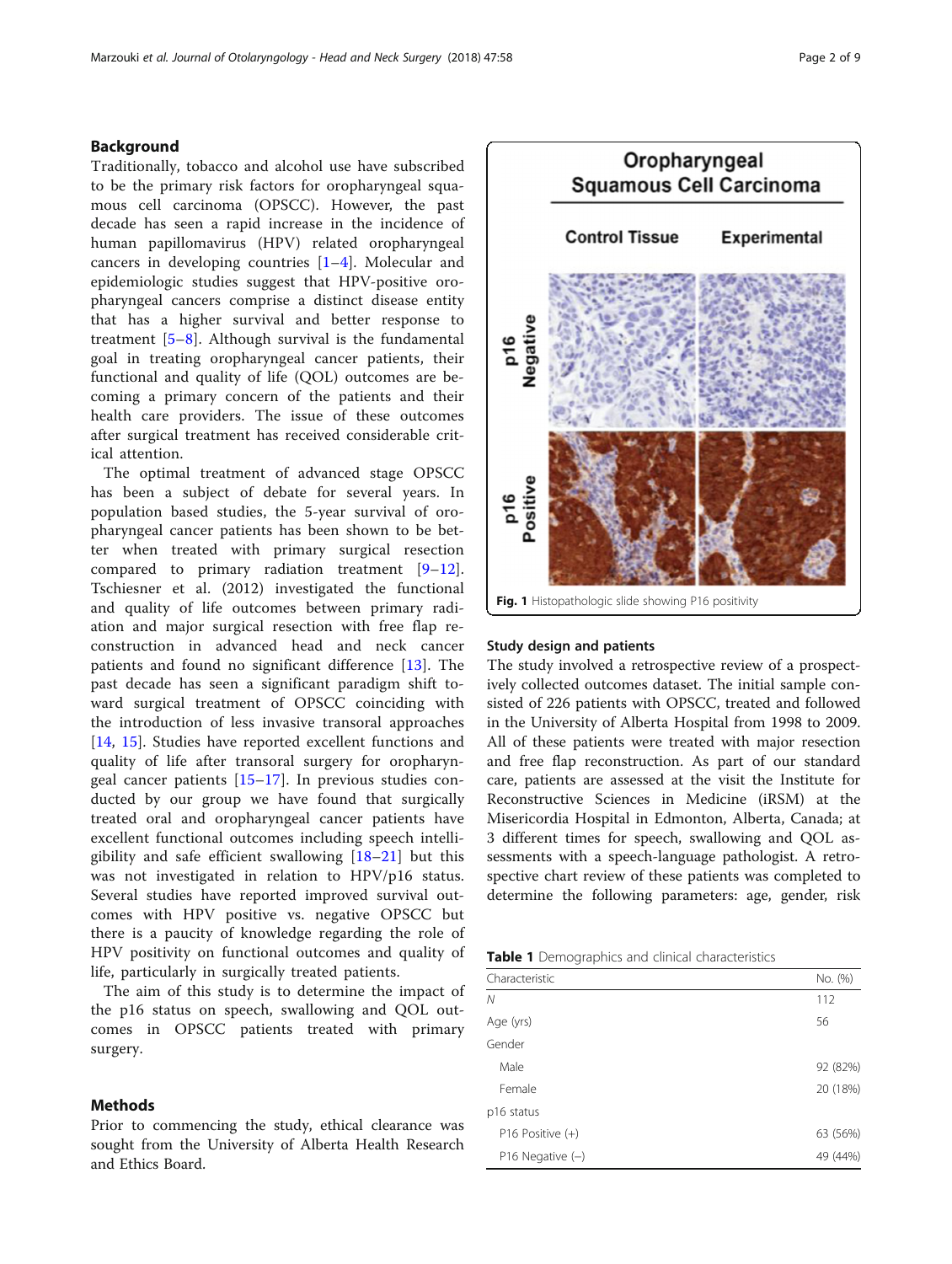|                | N <sub>0</sub> | N <sub>1</sub> | N <sub>2</sub> a | N <sub>2</sub> b | N2c      | N <sub>3</sub> | <b>TOTAL</b> |
|----------------|----------------|----------------|------------------|------------------|----------|----------------|--------------|
|                | (1%)           | 2(2%)          | 4(3.5%)          | 2(2%)            | $0(0\%)$ | 2(2%)          | 11 (10%)     |
| T <sub>2</sub> | (1%)           | $5(4.5\%)$     | 7(6.25%)         | 10 (9%)          | 2(2%)    | 5(4.5%)        | 30 (27%)     |
| T <sub>3</sub> | 13 (12%)       | $6(5.4\%)$     | 7(6.25%)         | 18 (16%)         | 3(2.7%)  | 2(2%)          | 49 (44%)     |
| <b>T4</b>      | (1%)           | 5 (4.5%)       | 3(2.7%)          | $5(4.5\%)$       | 7(6.25%) | 1(1%)          | 22 (19%)     |
| <b>TOTAL</b>   | 16 (14%)       | 18 (16%)       | 21 (19%)         | 35 (31%)         | 12 (11%) | 10 (9%)        | 112          |

<span id="page-2-0"></span>Table 2 Primary Tumor Stages

factors, site of lesion, TNM staging and speech, swallowing and QOL data.

# Subjects selection and withdrawal Inclusion criteria

- 1-. Adult patients (> 18 years).
- 2-. Primary cancer of the oropharynx.
- 3-. Primary treatment was surgical.
- 4-. Available speech and swallowing outcomes data.
- 5-. Available QOL data.

# Exclusion criteria

- 1-. Patients younger than 18 years.
- 2-. Head and neck cancer other than the oropharynx.
- 3-. Treated primarily with radiation therapy.
- 4-. Speech and swallowing data not available.
- 5-. QOL data not available.

## Functional assessment

Swallowing and speech functions and QOL were measured and prospectively recorded at 3 points in time: preoperatively, 6 months postoperative; and 1 year postoperative at the.

Head and Neck Surgery Functional Assessment Laboratory at the iRSM [[22](#page-7-0)].

Objective functional outcomes were measured as follows:

# Speech assessment

Single Word Intelligibility (SWI) and Sentence Intelligibility (SI) as determined by Naїve listener were measured using the standard Computerized Assessment of Intelligibility of Dysarthric Speech (CAIDS; Pro-Ed, Austin, TX) [\[22,](#page-7-0) [23\]](#page-7-0).

#### Swallowing assessment

Swallowing was assessed in terms of ability (gastrostomy tube (g-tube) requirement rate) and safety (risk of aspiration) of swallowing. Swallowing ability was defined as complete independence from a g-tube to maintain their daily caloric requirements. Video Fluoroscopic Swallowing Studies (VFSS), using a standard Penetration-Aspiration Scale [[24](#page-7-0)], were used to evaluate swallowing safety [[22](#page-7-0), [24](#page-7-0)] . Patients were divided into two groups according to the Penetration-Aspiration Scale (Aspiration group and No Aspiration group).

#### Quality of life (QOL) assessment

QOL was measured using the European Organization for Research and Treatment of Cancer Head & Neck 35 Quality of Life Questionnaire (EORTC H&N 35). Subjects were asked to fill out the questionnaire to assess their QOL, which takes 20–30 min each time. Scores were scaled up to a maximum of 100. Minimal clinically important differences were approximated as described by others [[25\]](#page-7-0).

#### HPV status and P16 immunohistochemistry staining

Several different methods have been developed and introduced to identify HPV status. To date viral DNA amplification by the Polymerase Chain Reaction (PCR) is still the most sensitive test [\[26](#page-7-0)–[28](#page-7-0)]. Immunohistochemistry (IHC) using p16 has been used as a surrogate marker of oncogenic HPV and found to

Table 3 Single word intelligibility

| Intelligibility        |      |       | Pre-Op 6 Mo Post-Op 12 Mo Post-Op $\Delta$ |      | $p$ -value          |
|------------------------|------|-------|--------------------------------------------|------|---------------------|
| All                    | 944% | 85.5% | 85%                                        | 94%  | < 0.001             |
| $P16 -$                | 92%  | 851%  | 84.8%                                      | 7 2% | .003                |
| $P16+$                 | 957% | 844%  | 85.1%                                      |      | $10.6\% \leq 0.001$ |
| $p$ -value (p16) 0.248 |      | 0.418 | 0.795                                      |      |                     |

| Table 4 sentence intelligibility |  |  |  |
|----------------------------------|--|--|--|
|----------------------------------|--|--|--|

| Intelligibility        |       |       | Pre-Op 6 Mo Post-Op 12 Mo Post-Op $\Delta$ |      | <i>p</i> -value |
|------------------------|-------|-------|--------------------------------------------|------|-----------------|
| Sentence               | 987%  | 94%   | 954%                                       | 33%  | < 0.001         |
| P <sub>16</sub> -      | 98.2% | 921%  | 94.6%                                      | 3.6% | - 053           |
| $P16+$                 | 99%   | 95%   | 95.8%                                      | 3 2% | < 0.001         |
| $p$ -value (p16) 0.144 |       | 0.207 | 0.897                                      |      |                 |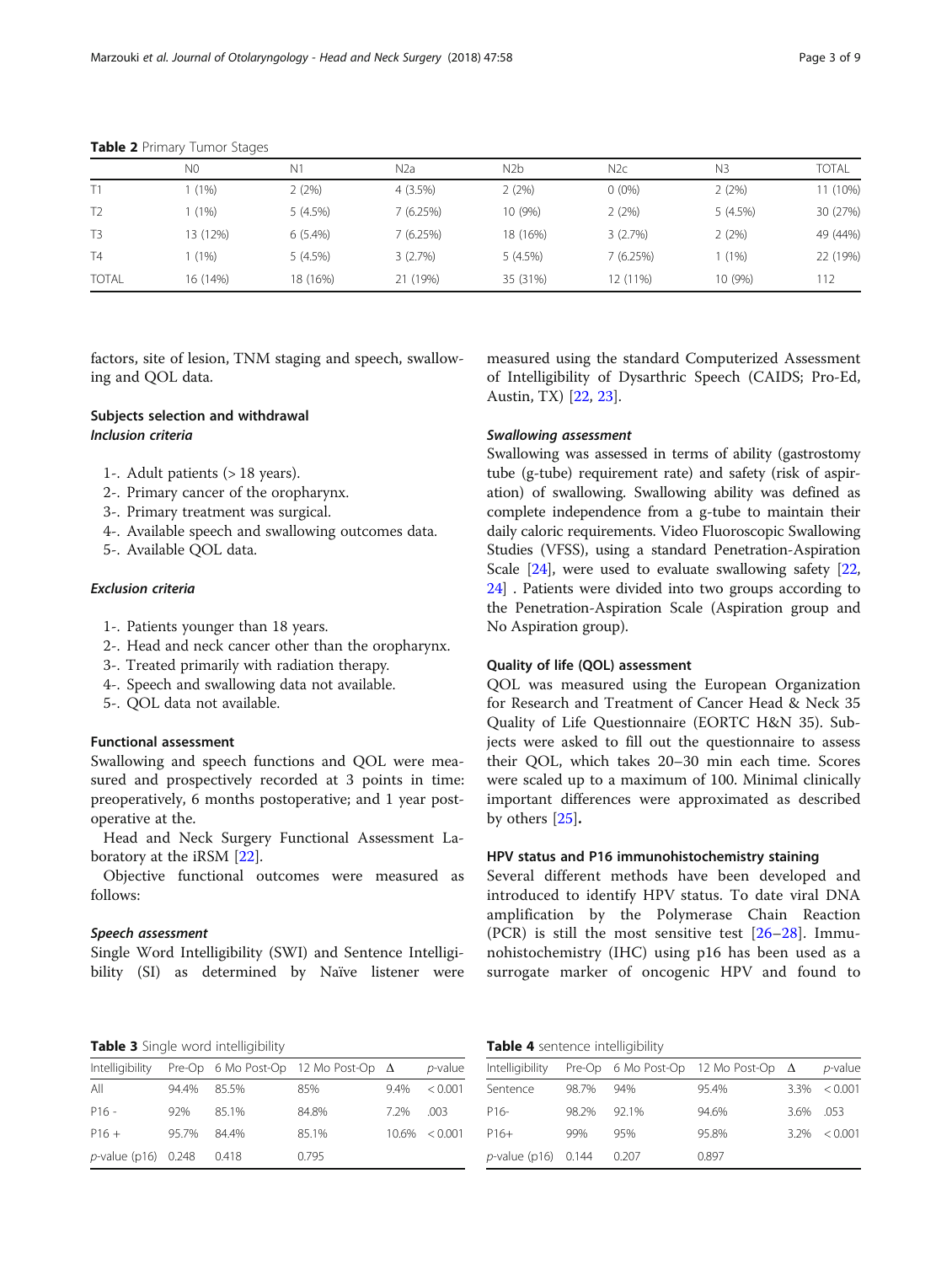| <b>Table 5</b> Single word intelligibility – Multivariable analysis |                 |                         |  |  |  |  |
|---------------------------------------------------------------------|-----------------|-------------------------|--|--|--|--|
| Variables                                                           | <i>p</i> -Value | 95% confidence interval |  |  |  |  |
| P <sub>16</sub>                                                     | 022             | $-574-1374$             |  |  |  |  |
| Increase in AGE                                                     | 0 <sub>04</sub> | $0.08 - 0.80$           |  |  |  |  |
| T Stage                                                             | 0.54            | $-12.16 - 11.89$        |  |  |  |  |

Table 7 Swallowing Ability – The rate of G-Tube requirement

|                   | q-tube) | q-tube) | ALL (% with P16- (% with P16 + (% with HPV+/HPV-<br>q-tube) | $(p\text{-Value})$ |  |
|-------------------|---------|---------|-------------------------------------------------------------|--------------------|--|
| Pre OP            |         | h       |                                                             | 0.068              |  |
| 6 M Post OP       | 296     | 41      | 23                                                          | 0.084              |  |
| 12 M Post OP 11.5 |         | 21      |                                                             | 0.172              |  |

have a significant concordance rate of more than 80% with PCR testing and this test is now widely available and accepted as a method of detecting HPV status, and has been used in many investigational studies [\[3](#page-7-0), [10,](#page-7-0) [29](#page-7-0)–[31\]](#page-7-0). HPV status of patients in this study was determined by p16 immunohostochemistry of form alin-fixed paraffin embedded (FFPE) tumors as previously reported [[10](#page-7-0)]. Arrays were subjected to both a standard hematoxylin and eosin (H&E) staining and a p16INK4a mouse monoclonal antibody (p16) (Fig. [1](#page-1-0)). P16 positivity was digitally determined using AQUAnalysis software (HistoRx, Inc. Branford, Connecticut) as previously described  $[10-12, 32]$  $[10-12, 32]$  $[10-12, 32]$  $[10-12, 32]$  $[10-12, 32]$  $[10-12, 32]$ .

## Data analysis

Data management and analysis was performed using SPSS version 20. A univariate comparison between the groups was made using Mann-Whitney Test for the continuous data and Chi square test for the categorical data. The Wilcoxon non-parametric test was also used to compare the data across the time periods and the Friedman test was used for the statistical analysis of QOL. The mean scores for word and sentence intelligibility were compared using linear regression analysis. A multivariate analysis of the different variables with potential effect on the rate of g-tube requirement was done using a logistic regression analysis. Differences between groups were deemed to be statistically significant with a  $p$  value < 0.05.

#### Results

#### Patient demographics and clinical characteristics

Table [1](#page-1-0) summarizes the demographics and clinical characteristics of the 112 patients that have met the inclusion/exclusion criteria and included in this study. Similar to previous studies, the majority of OPSCC in

|  |  |  | Table 6 Sentence intelligibility - Multivariable analysis |  |
|--|--|--|-----------------------------------------------------------|--|
|--|--|--|-----------------------------------------------------------|--|

| Variables       | P-Value | 95% confidence interval |
|-----------------|---------|-------------------------|
| P <sub>16</sub> | 0.86    | $-3.95 - 5.29$          |
| Increase in AGE | 0.01    | $0.05 - 0.39$           |
| T Stage         | 0.56    | $-7.58 - 3.83$          |
|                 |         |                         |

this cohort were relatively young (mean age 56 years), p16 positive males. Most patients also presented with advanced stage disease as according the AJCC 7th edition (Table [2](#page-2-0)).

# Functional outcome results Speech function

Single word and sentence intelligibilities The results in Tables [3](#page-2-0) and [4](#page-2-0) showed an 85% postoperative mean score for word intelligibility. On the other hand, showed an excellent postoperative sentence intelligibility of 95.4%. Overall, p16 status did not show any statistical significant effect on speech intelligibility.

A Multivariable analysis using linear-regression was used to assess the effect of p16 status, age, stage and the percentage of base of tongue and soft palate resection on intelligibility. This analysis revealed a positive correlation between patients' age and the percentage of base of tongue resection on both single word and sentence intelligibilities with  $p$ -values less than 0.05. There were no significant differences in intelligibilities in relation to p16 status (Tables 5 and 6).

#### Swallowing function

Swallowing ability Only 13% of patients required a g-tube 12–months after surgery to maintain their daily caloric requirements and there was no statistical significant difference in the rate of g-tube dependency in relation to p16 status (Table 7). The results, as shown in Table 8, indicate that the percentage of base of tongue

Table 8 The rate of G-Tube requirement – Multivariable analysis

| Variables<br>P-Value |  |
|----------------------|--|
| p16<br>0.23          |  |
| AGE<br>0.9           |  |
| T Stage<br>0.42      |  |
| % BOT<br>0.01        |  |
| % SP<br>0.37         |  |

Logistic regression analysis

BOT Base of Tongue, SP Soft Palate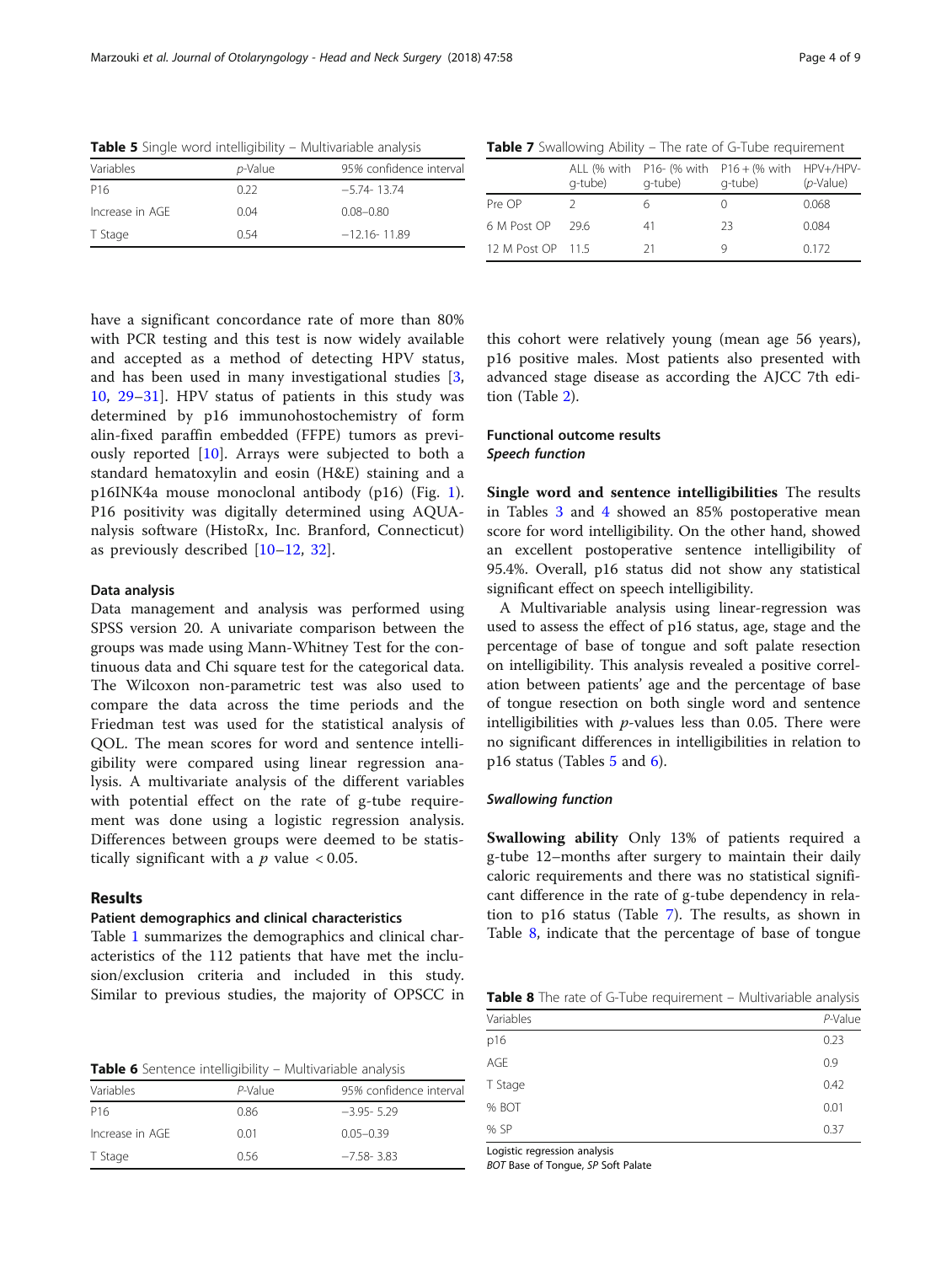|              | All   | P <sub>16</sub> - | $P16+$ | <i>p</i> -Value |
|--------------|-------|-------------------|--------|-----------------|
| Pre OP       | $0\%$ | $0\%$             | $0\%$  |                 |
| 6 M Post Op  | 11.5% | 17.4%             | 8%     | 0.26            |
| 12 M Post Op | 12%   | 17.6%             | 9.4%   | 0.4             |
| $p$ -Value   | 0.097 | 0.223             | 0.368  |                 |

Table 9 Swallowing Safety (the risk (%) of aspiration

Using Video Fluoroscopic Swallowing Study (VFSS) to Measure the risk of aspiration according to a standard Penetration-Aspiration Scale

resection has a significant association with the rate of g-tube dependency.

Swallowing safety Overall, swallowing was found to be safe post-operatively and there was no increase in the risk of aspiration was detected in relation to p16 status. None of these differences were statistically significant (Table 9).

#### Quality of life (QOL) results

Patients were divided into three groups according to the change in their QOL scores. Change  $(\Delta)$  in mean score:

- 1. Mild  $\Delta = 5-10$
- 2. Moderate  $\Delta = 10-20$
- 3. Severe  $\Delta \geq 20$

What has been considered as clinically significant was mean score difference of more than 10 [[33](#page-7-0)–[35](#page-7-0)].

#### Overall quality of life

From this data, we can see that the overall QOL scores postop and preop was excellent (Tables 10 and [11\)](#page-5-0), although the difference was statistically significant, but the differences in the mean scores was not clinically significant ( $\Delta$  in mean score < 10). Figure [2](#page-5-0) presents an overview of the QOL outcomes by time frame and the main QOL domains.

#### Quality of life (QOL) and p16

When comparing different domains of QOL and p16 status it was found that p16 positive patients had improved social eating and sexuality compared to p16 negative patients (clinically and statistically significant) (Table [12\)](#page-6-0). There was no clinical significant difference in the overall QOL in relation to p16 status (Table [12\)](#page-6-0).

# Discussion

The current literature suggests that surgical treatment of advanced oropharyngeal cancer is associated with poor QOL and functional outcomes. Results of our study suggest the contrary; these patients achieved excellent swallowing abilities with only 13% of the patients required G-Tube at 12 months post treatment, which is comparable to patients that underwent TORS [[16,](#page-7-0) [36\]](#page-7-0) and speech perception, with sentence recognition by naïve listeners that was near perfect post-surgery. Although word intelligibility is a sensitive test for speech outcome, it is not clinically important. The results shown in Tables [3](#page-2-0) and [4](#page-2-0) indicate that the mean score for postoperative word intelligibility dropped on the order of 9%. On the other hand, sentence intelligibility that is more clinically important as it represents listener appreciation of contextual speech showed only a 3% drop in intelligibility after surgery. Overall, p16 status did not affect Sentence/contextual speech. Contextual speech was still well understood in both p16 positive and p16 negative patients with no significant differences. Advanced stage OPSCC patients treated with primary surgical approaches

Table 10 Quality of Life (QOL) mean Scores

|                | Pre-Op Mean score (SD) | 6 months Mean score (SD) | 12 months Mean score (SD) | Δ               | $P-$ Value |
|----------------|------------------------|--------------------------|---------------------------|-----------------|------------|
| pain           | 24(23)                 | 22(17.6)                 | 16(17.3)                  | $-8$            | 0.02       |
| swallowing     | 16(23)                 | 31(22.6)                 | 26 (22.2)                 | 10 <sup>°</sup> | < 0.01     |
| senses         | 14(21.2)               | 26(20.7)                 | 21(23.2)                  |                 | < 0.01     |
| speech         | 15(18.3)               | 23(18.7)                 | 22 (19.4)                 |                 | 0.03       |
| social eating  | 16(25)                 | 28 (22.3)                | 32(24.3)                  | 16              | < 0.01     |
| social contact | 5(12.4)                | 12(18)                   | 11(17.6)                  | 6               | 0.004      |
| sexuality      | 16(28)                 | 23(28.1)                 | 18(27.7)                  | 2               | 0.02       |
| teeth          | 10(22)                 | 14(21.1)                 | 24 (32)                   | 14              | 0.07       |
| mouth open     | 20(33)                 | 39(33)                   | 42 (36.1)                 | 22              | < 0.01     |
| coughing       | 30(24.1)               | 40 (28)                  | 34 (23.7)                 | 4               | 0.03       |
| felt ill       | 12(21.3)               | 15(24)                   | 5(15.5)                   | $-7$            | 0.002      |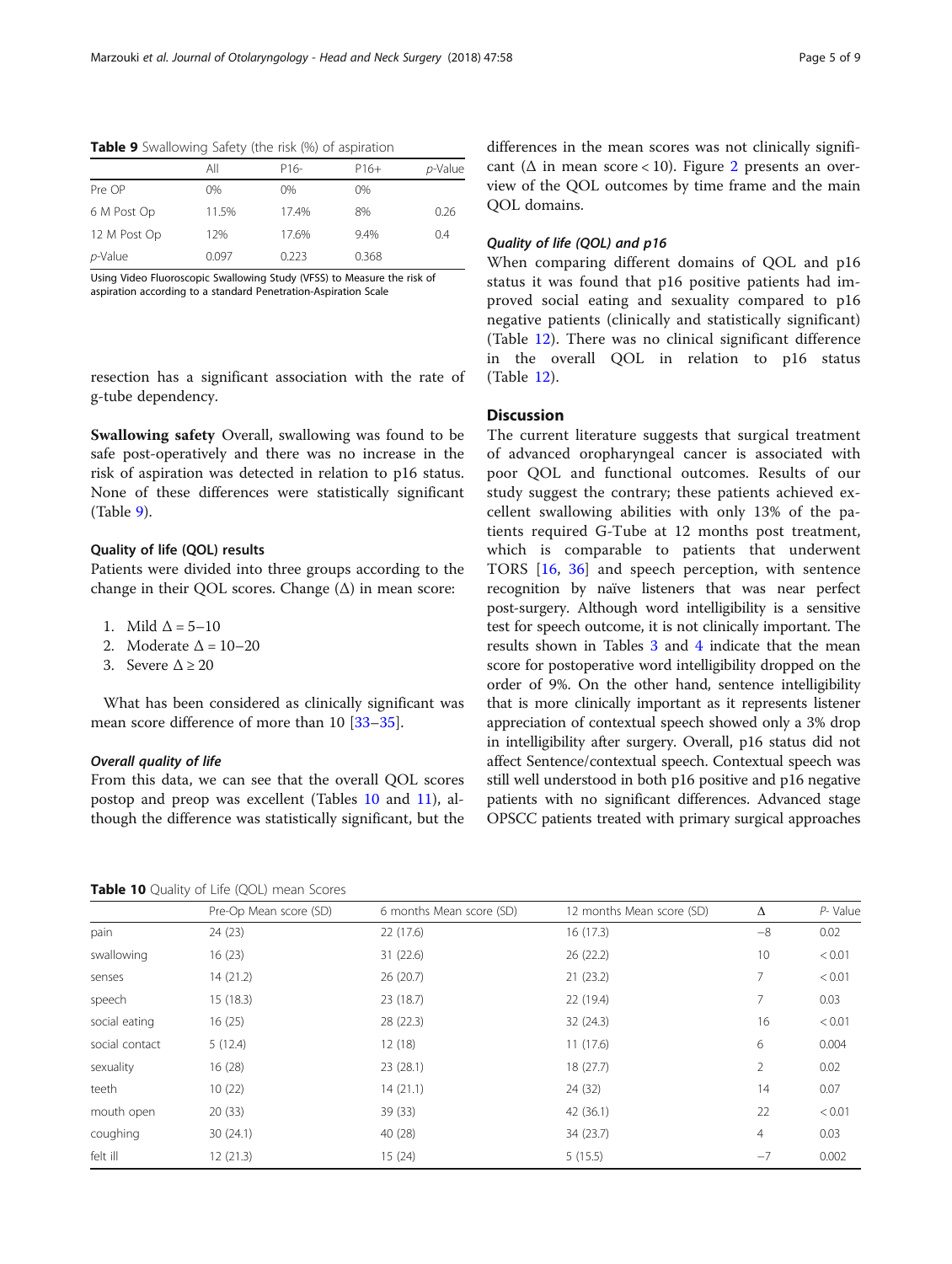|                   | Ν  | Mean EORTC H&N 35 score (SD) |
|-------------------|----|------------------------------|
| Pre-Op            | 85 | 19 (14.14)                   |
| 6 M Post-p        | 68 | 32 (13.47)                   |
| 12 M Post-p       | 68 | 27 (12.54)                   |
| Change $(\Delta)$ | 17 | 8(p < 0.01)                  |

<span id="page-5-0"></span>Table 11 Overall Quality of Life (QOL) Scores

 $\Delta = 8$  (< 10) not clinically significant

have also been shown to have better survival outcomes, especially those in the high-risk groups (HPV negative and smokers) [[10](#page-7-0), [37](#page-7-0)] . Primary surgery for OPSCC can therefore provide excellent oncologic and functional outcomes.

HPV positive OPSCC is known to have excellent treatment response with high survival rates shown to extend beyond 5 years  $[38-41]$  $[38-41]$  $[38-41]$  $[38-41]$ . With the rising population of HPV-OPSCC survivors, investigating the functional outcomes and QOL of these patients is of utmost importance. To date, few studies have reported an association between HPV status and functional outcomes and/or QOL in OPSCC [[25\]](#page-7-0). A study of 177 OPSCC patients (45% p16 +) reported higher University of Washington (UW) QOL scores in p16 positive patients pre- and post-treatment [\[42](#page-8-0)]. Another study using showed higher pre-treatment UW QOL scores in HPV positive vs negative OPSCC, however this association did not persist beyond 1 year post-treatment [[43\]](#page-8-0). In a multicenter study of 48 patients with OPSCC (39% HPV+), no significant differences in EORTC QOL surveys between HPV positive and negative patients [[44\]](#page-8-0). When comparing surgical versus non-surgical treatments, these studies did not show any differences in QOL measurements. In a retrospective analysis of OPSCC patients treated with CRT, p16 positive patients had better baseline QOL scores but demonstrated a greater reduction in QOL post-treatment [\[45](#page-8-0)]. An independent study comparing TORS and CRT treatments showed that patients treated with primary TORS approaches had significantly better saliva-related QOL [[46\]](#page-8-0). The present study was designed to determine the association of p16 status on the functional outcomes and QOL of surgically treated OPSCC with open surgery and free flap reconstruction that is more. Our patient cohort was unique with a large number of surgically treated

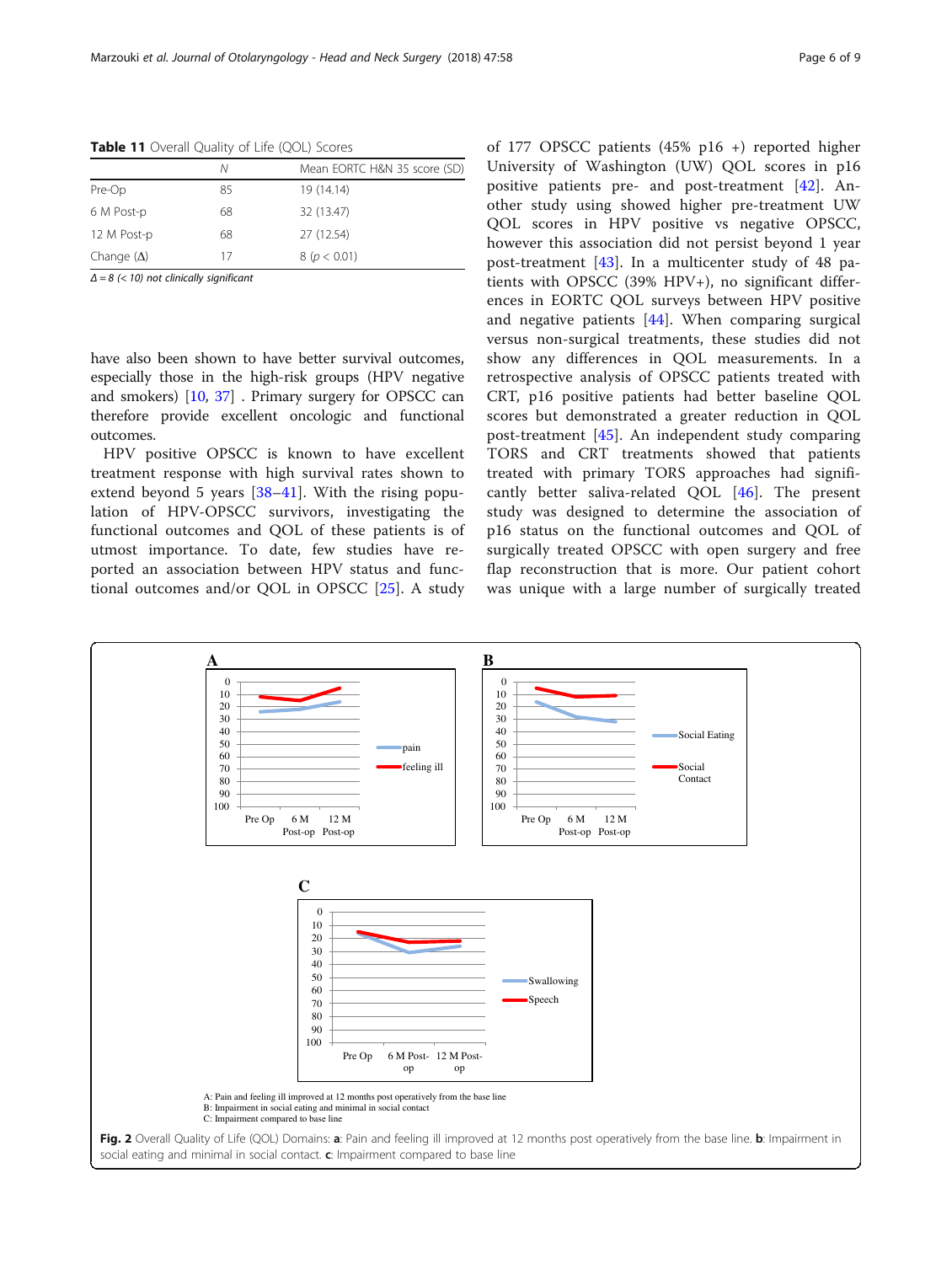|                |    | HPV - Mean score (SD) | HPV + Mean score (SD) | Δ              | P-Value |
|----------------|----|-----------------------|-----------------------|----------------|---------|
| pain           |    | 18 (17.34)            | 16(17.37)             | $-2$           | 0.58    |
| swallowing     |    | 30 (24.22)            | 27(21.33)             | - 3            | 0.63    |
| senses         |    | 16 (19.77)            | 24 (24.54)            | 8              | 0.24    |
| speech         |    | 21 (17.78)            | 23 (20.42)            | $\overline{2}$ | 0.75    |
| social eating  |    | 43 (31.53)            | 26 (17.29)            | $-17$          | 0.04    |
| social contact |    | 11(17.71)             | 11(17.82)             | 0              | 0.99    |
| sexuality      |    | 28 (35.87)            | 16.5 (22.69)          | $-11.5$        | 0.19    |
| teeth          |    | 23 (32.46)            | 24(32.1)              |                | 0.84    |
| mouth open     |    | 45 (38.41)            | 40 (35.25)            | $-5$           | 0.64    |
| coughing       |    | 35 (23.52)            | 34 (24.09)            | $-1$           | 0.89    |
| felt ill       |    | 1.5(6.95)             | 7(18.26)              | 5.5            | 0.41    |
|                | N  | P16 - Mean score (SD) | P16 + Mean score (SD) | Δ              | P-Value |
| Pre-Op         | 82 | 22.5 (15.6)           | 13(12.1)              | $-9.5$         | 0.005   |
| 6 M Post-p     | 65 | 33.5(16)              | 29 (12)               | $-4.5$         | 0.24    |
| 12 M Post-p    | 65 | 28.5 (10.5)           | 26 (13.4)             | $-2.5$         | 0.45    |

<span id="page-6-0"></span>Table 12 p16 and Quality of Life (QOL) Scores

Significant p-value are highlited in bold

patients, however similar to other studies, we did not find significant differences between p16 positive and negative OPSCCs. Regardless of p16 status, surgically treated OPSCC patients had excellent QOL, speech and swallowing outcomes.

This study was limited by a lack of reliable tobacco use history available as part of our retrospective analysis. Only surgically treated patients were included in this study and therefore comparisons cannot be made with patients who received CRT or RT alone. In addition, a single instrument was used to measure QOL, however, the EORTC H&N 35 has been validated and is one of the most widely accepted QOL questionnaires for OPSCC [\[25](#page-7-0), [44](#page-8-0), [47\]](#page-8-0).

# Conclusion

This study suggests that primary surgery for OPSCC results in excellent QOL and functional outcomes that are not associated with p16 status. Further prospective studies comparing surgical and non-surgically treated patients according to HPV/p16 status may be beneficial in predicting and optimizing outcomes.

#### Abbreviations

ACR: Alberta Cancer Registry; BOT: Base of tongue; CRT: Chemoradiation; EORTC: European Organization for Research and Treatment of Cancer; Gtube: Gastrostomy tube; HPV: Human papillomavirus; HPV-OPSCC: Human papillomavirus-related oropharyngeal squamous cell carcinoma; IHC: Immunohistochemistry; iRSM: Institute for Reconstructive Sciences in Medicine; NCCN: National Comprehensive Cancer Network; OPSCC: Oropharyngeal squamous cell carcinoma; PCR: Polymerase chain reaction; QOL: Quality of life; RT: Radiation therapy; SD: Standard deviation; SI: Sentence intelligibility; SP: Soft palate; SWI: Single word intelligibility; VFSS: Video fluoroscopic swallowing study

#### Funding

Funding for this study was obtained from the Alberta Head and Neck Centre for Oncology and Reconstruction Foundation.

#### Availability of data and materials

The data that support the findings of this study are available from the Alberta Cancer Registry but restrictions apply to the availability of these data including health ethics approval obtained for the current study, and so are not publicly available.

#### Authors' contributions

HZM was involved in all aspects of experimental design, data collection, data analysis and is the primary contributor in manuscript preparation. VLB was involved in data collection, statistical analysis and manuscript preparation. PTD, AM, JV and GC participated in data collection. DAO, JH and HS were involved in data analysis and manuscript preparation. All authors read and approved the final manuscript.

#### Ethics approval and consent to participate

Ethics approval for this study was obtained from the University of Alberta Health Ethics Research Board protocol (Pro00016426 HREBA.CC-16-0829).

#### Consent for publication

Not applicable.

#### Competing interests

The authors declare that they have no competing interests.

#### Publisher's Note

Springer Nature remains neutral with regard to jurisdictional claims in published maps and institutional affiliations.

#### Author details

<sup>1</sup>Department of Otolaryngology-Head and Neck Surgery, King Abdulaziz University, Jeddah, Saudi Arabia. <sup>2</sup> Division of Otolaryngology-Head and Neck Surgery, Department of Surgery, University of Alberta and Alberta Health Services, 1E4.34, WMC 8440 - 112 Street, Edmonton, AB T6G 2B7, Canada. <sup>3</sup> Department of Otolaryngology, University of Florida, Florida, USA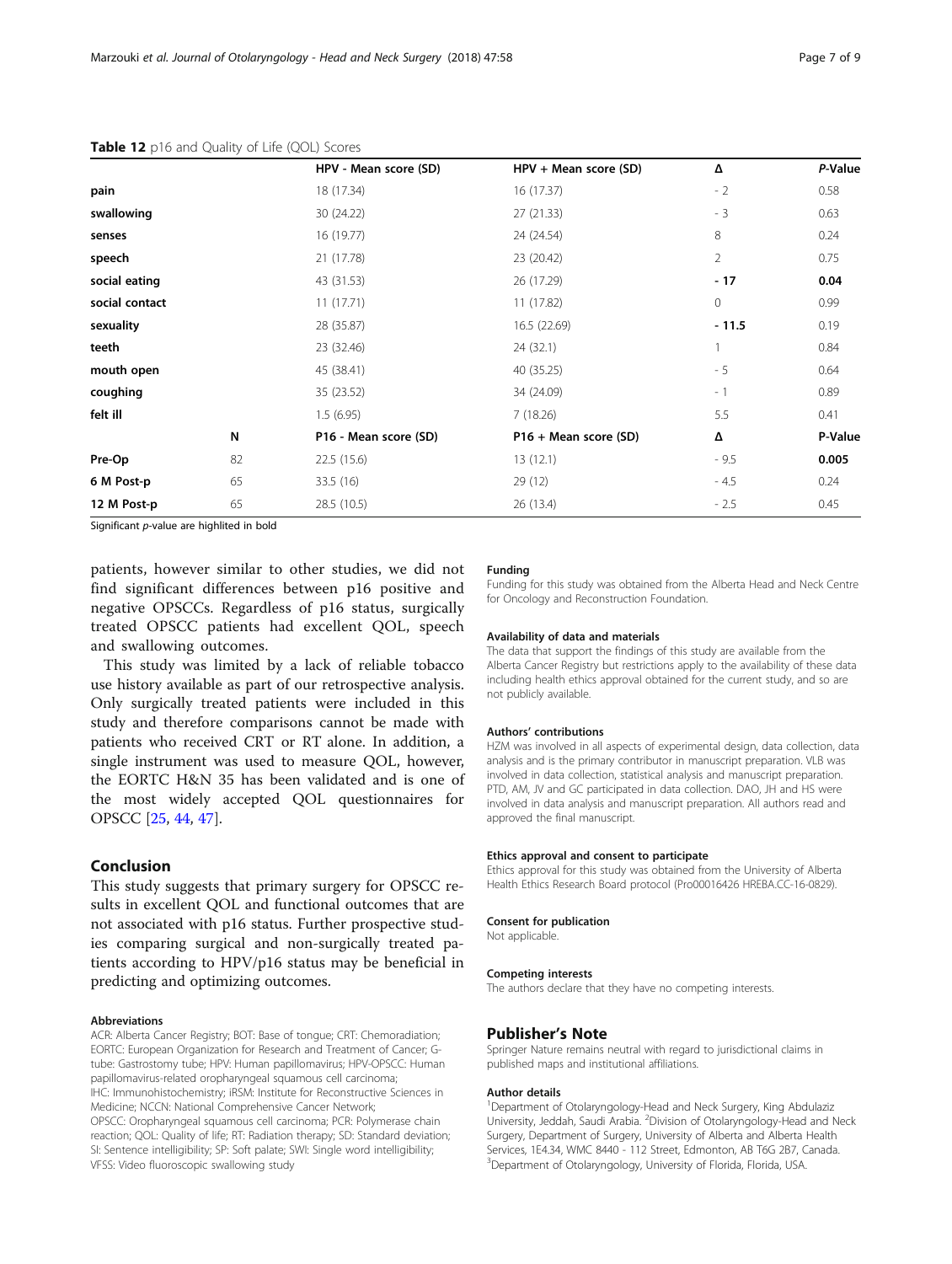#### <span id="page-7-0"></span>Received: 1 February 2018 Accepted: 26 August 2018 Published online: 19 September 2018

#### References

- 1. Kreimer AR, Clifford GM, Boyle P, Franceschi S. Human papillomavirus types in head and neck squamous cell carcinomas worldwide: a systematic review. Cancer Epidemiol Prev Biomarkers. 2005;14:467–75.
- 2. Näsman A, Attner P, Hammarstedt L, Du J, Eriksson M, Giraud G, et al. Incidence of human papillomavirus (HPV) positive tonsillar carcinoma in Stockholm, Sweden: an epidemic of viral-induced carcinoma? Int J Cancer. 2009;125:362–6.
- Hayes DN, Van Waes C, Seiwert TY. Genetic landscape of human papillomavirus-associated head and neck Cancer and comparison to tobacco-related tumors. J Clin Oncol. 2015;33:3227–34.
- 4. Gillison ML, Chaturvedi AK, Anderson WF, Fakhry C. Epidemiology of human papillomavirus-positive head and neck squamous cell carcinoma. Proc Am Soc Clin Oncol. 2015;33:3235–42.
- 5. Lindsay C, Seikaly H, Biron VL. Epigenetics of oropharyngeal squamous cell carcinoma: opportunities for novel chemotherapeutic targets. J Otolaryngol Head Neck Surg. 2017;46:9.
- 6. Gillison ML, Gillison ML, D'souza G, Westra W, Westra W, et al. Distinct Risk Factor Profiles for Human Papillomavirus Type 16-Positive and Human Papillomavirus Type 16-Negative Head and Neck Cancers. J Natl Cancer Inst. 2008;100:407–20. Available from: [http://eutils.ncbi.nlm.nih.gov/entrez/eutils/](http://eutils.ncbi.nlm.nih.gov/entrez/eutils/elink.fcgi?dbfrom=pubmed&id=18334711&retmode=ref&cmd=prlinks) [elink.fcgi?dbfrom=pubmed&id=18334711&retmode=ref&cmd=prlinks](http://eutils.ncbi.nlm.nih.gov/entrez/eutils/elink.fcgi?dbfrom=pubmed&id=18334711&retmode=ref&cmd=prlinks)
- 7. Gillison ML, Shah KV. Human papillomavirus-associated head and neck squamous cell carcinoma: mounting evidence for an etiologic role for human papillomavirus in a subset of head and neck cancers. Curr Opin Oncol. 2001;13:183–8.
- 8. Lydiatt WM, Patel SG, O'Sullivan B, Brandwein MS, Ridge JA, Migliacci JC, et al. Head and Neck cancers-major changes in the American Joint Committee on cancer eighth edition cancer staging manual. CA Cancer J Clin. 2017;67: 122–37.
- 9. O'Connell D, Seikaly H, Murphy R, Fung C, Cooper T, Knox A, et al. Primary surgery versus chemoradiotherapy for advanced oropharyngeal cancers: a longitudinal population study. J Otolaryngol Head Neck Surg. 2013;42:31.
- 10. Seikaly H, Biron VL, Zhang H, O'Connell DA, Côté DWJ, Ansari K, et al. Role of primary surgery in the treatment of advanced oropharyngeal cancer. Head Neck. 2016;38(Suppl 1):E571–9.
- 11. Cooper T, Biron VL, Adam B, Klimowicz AC, Puttagunta L, Seikaly H. Association of keratinization with 5-year disease-specific survival in oropharyngeal squamous cell carcinoma. JAMA Otolaryngol Head Neck Surg. 2015;141:250–6.
- 12. Cooper T, Biron V, Adam B, Klimowicz AC, Puttagunta L, Seikaly H. Prognostic utility of basaloid differentiation in oropharyngeal cancer. J Otolaryngol Head Neck Surg. 2013;42:57.
- 13. Tschiesner U, Schuster L, Strieth S, Harréus U. Functional outcome in patients with advanced head and neck cancer: surgery and reconstruction with free flaps versus primary radiochemotherapy. Eur Arch Otorhinolaryngol. 2012;269:629–38.
- 14. Chauhan P, Byrne H, Taylor E, Sheahan P. Oncological and functional outcomes of transoral surgery for the treatment of oropharyngeal cancer. Ir J Med Sci. 2015;184:825–30.
- 15. Lörincz BB, Busch C-J, Möckelmann N, Knecht R. Feasibility and safety of transoral robotic surgery (TORS) for early hypopharyngeal cancer: a subset analysis of the Hamburg University TORS-trial. Eur Arch Otorhinolaryngol. 2015;272:2993–8.
- 16. Dziegielewski PT, Teknos TN, Durmus K, Old M, Agrawal A, Kakarala K, et al. Transoral robotic surgery for oropharyngeal cancer: long-term quality of life and functional outcomes. JAMA Otolaryngol Head Neck Surg. 2013;139: 1099–108.
- 17. Biron VL, O'Connell DA, Barber B, Clark JM, Andrews C, Jeffery CC, et al. Transoral robotic surgery with radial forearm free flap reconstruction: case control analysis. J Otolaryngol Head Neck Surg. 2017;46:20.
- 18. Brown L, Rieger JM, Harris J, Seikaly H. A longitudinal study of functional outcomes after surgical resection and microvascular reconstruction for oral cancer: tongue mobility and swallowing function. J Oral Maxillofac Surg. 2010;68:2690–700.
- 19. Seikaly H, Rieger J, Zalmanowitz J, Tang JL, Alkahtani K, Ansari K, et al. Functional soft palate reconstruction: a comprehensive surgical approach. Head Neck. 2008;30:1615–23.
- 20. Seikaly H, Rieger J, O'Connell D, Ansari K, Alqahtani K, Harris J. Beavertail modification of the radial forearm free flap in base of tongue reconstruction: technique and functional outcomes. Head Neck. 2009;31: 213–9.
- 21. O'Connell DA, Rieger J, Harris JR, Dziegielewski P, Zalmanowitz J, Sytsanko A, et al. Swallowing function in patients with base of tongue cancers treated with primary surgery and reconstructed with a modified radial forearm free flap. Arch. Otolaryngol. Head Neck Surg. 2008;134:857–64.
- 22. Rieger JM, Zalmanowitz JG, Li SYY, Sytsanko A, Harris J, Williams D, et al. Functional outcomes after surgical reconstruction of the base of tongue using the radial forearm free flap in patients with oropharyngeal carcinoma. Head Neck. 2007;29:1024–32.
- 23. Yorkston KM, Beukelman DR. Communication efficiency of dysarthric speakers as measured by sentence intelligibility and speaking rate. J Speech Hear Disord. 1981;46:296–301.
- 24. Robbins J, Coyle J, Rosenbek J, Roecker E, Wood J. Differentiation of normal and abnormal airway protection during swallowing using the penetrationaspiration scale. Dysphagia. 1999;14:228–32.
- 25. Høxbroe Michaelsen S, Grønhøj C, Høxbroe Michaelsen J, Friborg J, von Buchwald C. Quality of life in survivors of oropharyngeal cancer: a systematic review and meta-analysis of 1366 patients. Eur J Cancer. 2017;78:  $91 - 102$
- 26. McKaig RG, Baric RS, Olshan AF. Human papillomavirus and head and neck cancer: epidemiology and molecular biology. Head Neck. 1998;20:250–65.
- 27. Isaac A, Kostiuk M, Zhang H, Lindsay C, Makki F, O'Connell DA, et al. Ultrasensitive detection of oncogenic human papillomavirus in oropharyngeal tissue swabs. J Otolaryngol Head Neck Surg. 2017;46:5.
- 28. Biron VL, Kostiuk M, Isaac A, Puttagunta L, O'Connell DA, Harris J, et al. Detection of human papillomavirus type 16 in oropharyngeal squamous cell carcinoma using droplet digital polymerase chain reaction. Cancer. 2016;122:1544–51.
- 29. Thomas J, Primeaux T. Is p16 immunohistochemistry a more cost-effective method for identification of human papilloma virus-associated head and neck squamous cell carcinoma? Ann Diagn Pathol. 2012;16:91–9.
- 30. Licitra L, Perrone F, Bossi P, Suardi S, Mariani L, Artusi R, et al. High-Risk Human Papillomavirus Affects Prognosis in Patients With Surgically Treated Oropharyngeal Squamous Cell Carcinoma. J Clin Oncol. 2006;24:5630–6. Available from: [http://eutils.ncbi.nlm.nih.gov/entrez/eutils/elink.fcgi?dbfrom=](http://eutils.ncbi.nlm.nih.gov/entrez/eutils/elink.fcgi?dbfrom=pubmed&id=17179101&retmode=ref&cmd=prlinks) [pubmed&id=17179101&retmode=ref&cmd=prlinks](http://eutils.ncbi.nlm.nih.gov/entrez/eutils/elink.fcgi?dbfrom=pubmed&id=17179101&retmode=ref&cmd=prlinks)
- 31. Chung CH, Zhang Q, Kong CS, Harris J, Fertig EJ, Harari PM, et al. p16 protein expression and human papillomavirus status as prognostic biomarkers of nonoropharyngeal head and neck squamous cell carcinoma. Proc Am Soc Clin Oncol. 2014;32:3930–8.
- 32. Xu CC, Biron VL, Puttagunta L, Seikaly H. HPV status and second primary tumours in oropharyngeal squamous cell carcinoma. J Otolaryngol Head Neck Surg. 2013;42:36.
- 33. King MT. The interpretation of scores from the EORTC quality of life questionnaire QLQ-C30. Qual Life Res. 1996;5:555–67.
- 34. Osoba D, Rodrigues G, Myles J, Zee B, Pater J. Interpreting the significance of changes in health-related quality-of-life scores. J Clin Oncol. 1998;16:139–44.
- 35. Fang F-M, Chien C-Y, Kuo S-C, Chiu H-C, Wang C-J. Changes in quality of life of head-and-neck cancer patients following postoperative radiotherapy. Acta Oncol. 2004;43:571–8.
- 36. Hirshoren N, Ruskin O, Fua T, Kleid S, Magarey M, Dixon B. Transoral robotic surgery: implementation as a tool in head and neck surgery - a single-Centre Australian experience. ANZ J Surg. 2016;86:80. Epub 2016/10/22
- 37. Broglie MA, Stoeckli SJ, Sauter R, Pasche P, Reinhard A, de Leval L, et al. Impact of human papillomavirus on outcome in patients with oropharyngeal cancer treated with primary surgery. Head Neck. 2017;22:88.
- 38. Dale OT, Han C, Burgess CA, Eves S, Harris CE, White PL, et al. Long-term functional outcomes in surgically treated patients with oropharyngeal cancer. Laryngoscope. 2015;125:1637–43.
- 39. Fakhry C, Andersen KK, Eisele DW, Gillison ML. Oropharyngeal cancer survivorship in Denmark, 1977-2012. Oral Oncol. 2015;51:982–4.
- 40. Patel MA, Blackford AL, Rettig EM, Richmon JD, Eisele DW, Fakhry C. Rising population of survivors of oral squamous cell cancer in the United States. Cancer. 2016;122:1380–7.
- 41. Larsen CG, Jensen DH, Carlander A-LF, Kiss K, Andersen L, Olsen CH, et al. Novel nomograms for survival and progression in HPV+ and HPVoropharyngeal cancer: a population-based study of 1,542 consecutive patients. Oncotarget. 2016;7:71761–72.